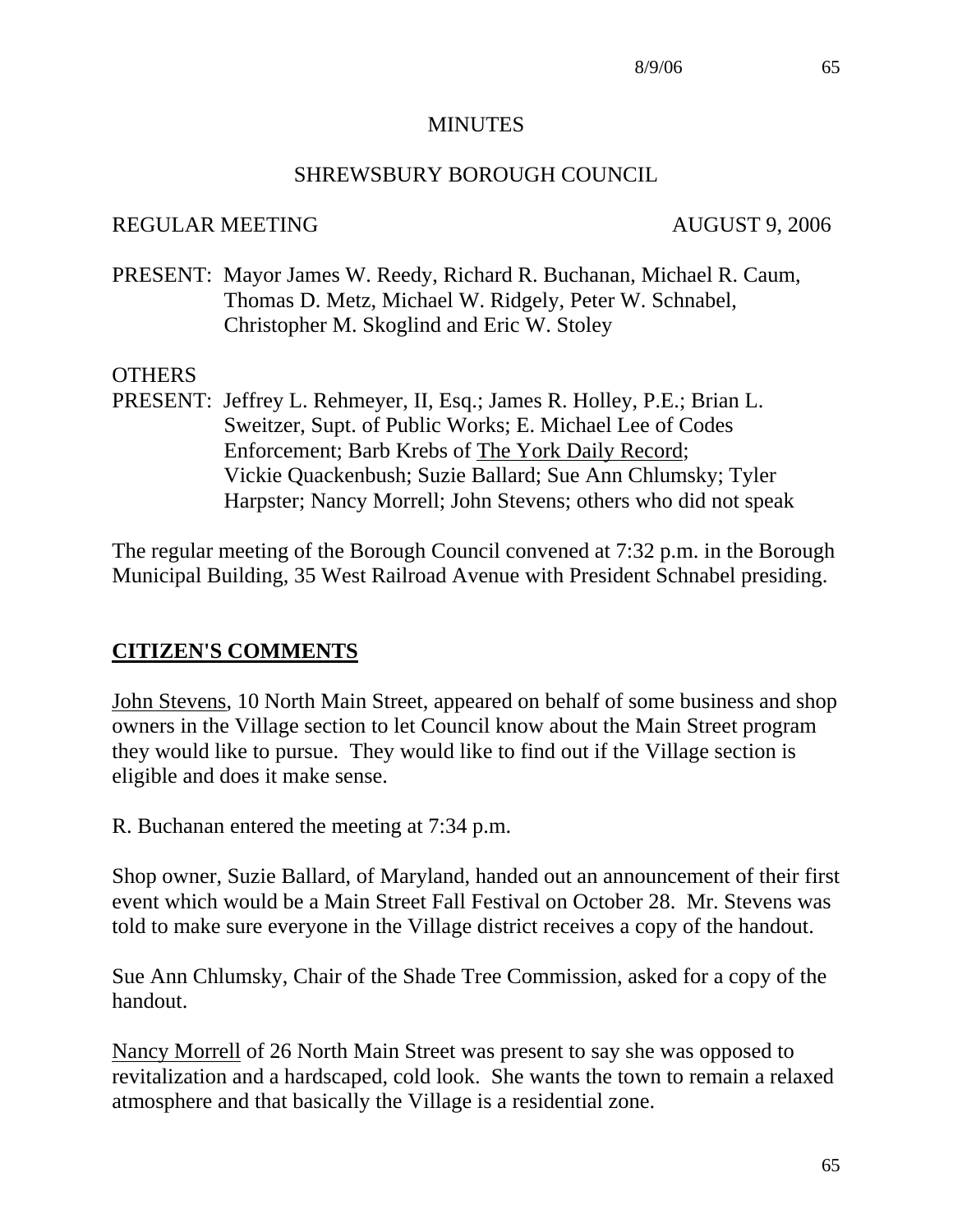The group was told to gather more information and they should ask the Planning Commission for review and advice as well as the Preservation Society.

Vickie Quackenbush of 7 McCleary Court was present regarding the indemnification agreement prepared by the Borough's solicitor. She asked that the hold harmless wording for intentional negligence be removed. Mrs. Quackenbush was told that this language is in all the Borough's indemnity agreements and it only applies to the pool, fence and sewer line. Language will also be added for damages to adjoining properties. The Quackenbushes were unsure they wanted to sign the agreement. The Borough will wait until it hears from the Quackenbushes before the agreement is amended.

Tyler Harpster of the radio club stated they manned the radios for the parade from the EOC and the club did some maintenance work at the repeater site and is getting ready to install the generator.

# **APPROVAL OF MINUTES**

E. Stoley moved to approve the minutes of the July 12 meeting. T. Metz seconded. The motion carried with all in favor with C. Skoglind abstaining as he was not at the July meeting.

# **APPROVAL OF EXPENDITURES AND REPORT OF ACCOUNTS**

M. Ridgely moved to approve the expenditures and report of accounts for June. C. Skoglind seconded. The motion carried with all in favor.

# **BILL LIST**

The bill list was presented for July. General account: check numbers 7810 thru 7872; Water account: check numbers 3632 thru 3645; Sewer account: check numbers 3607 thru 3619.

E. Stoley moved to approve the bill list for July. M. Ridgely seconded. The motion carried with all in favor.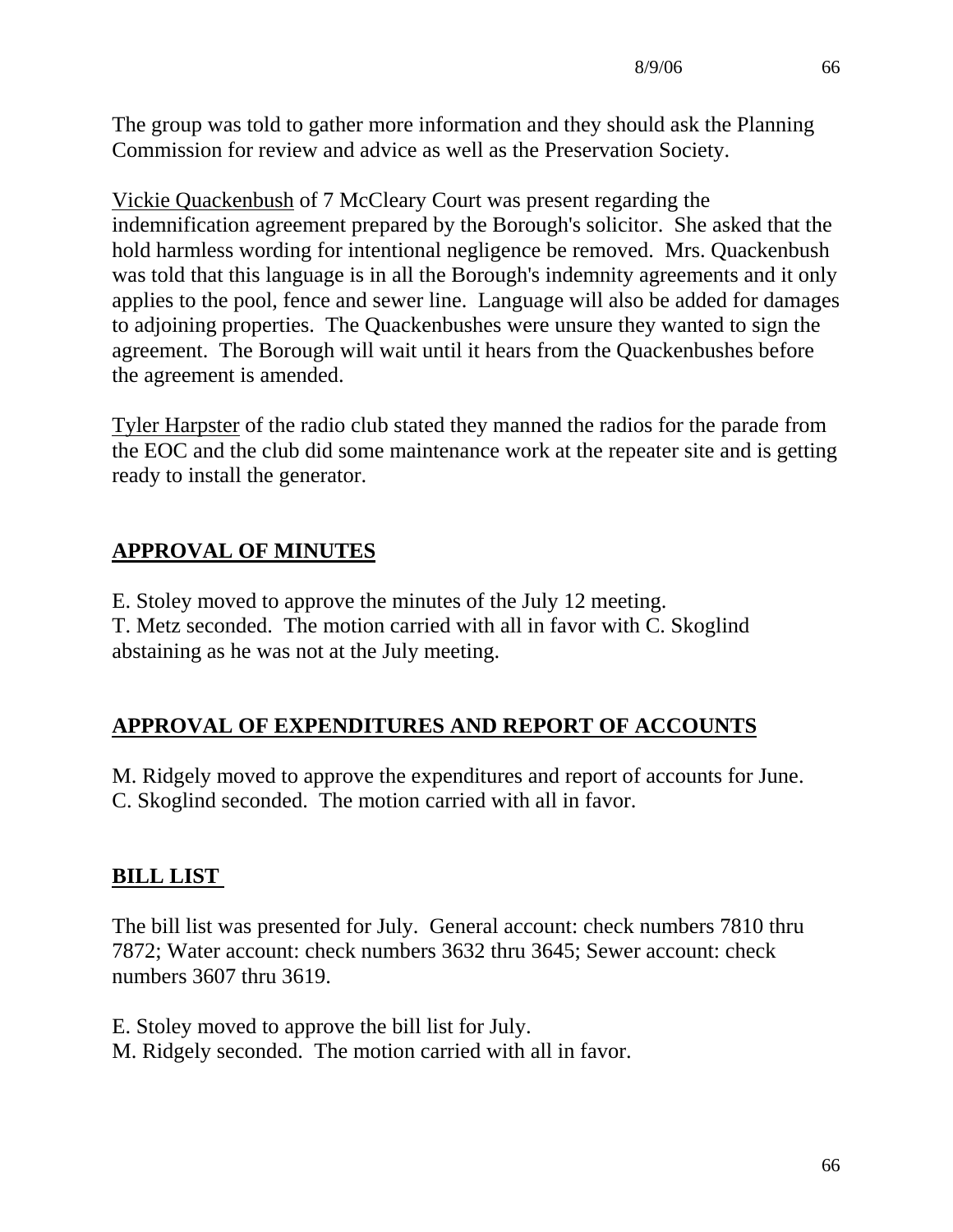## **SUBDIVISION AND LAND DEVELOPMENT BUSINESS**

### Valley View Grove Bond Reduction

Eng. Holley concurs the bond may be reduced.

E. Stoley moved to approve the bond reduction in the amount of \$32,141.10 leaving a zero balance. C. Skoglind seconded. The motion carried with all in favor.

#### Street Adoptions in Valley View Grove

The developer has not asked that the streets be adopted. Eng. Holley has a meeting with the developer tomorrow.

C. Skoglind moved to authorize Sol. Rehmeyer to prepare and advertise the ordinance to adopt the streets in Valley View Grove if the developer so desires. E. Stoley seconded. The motion carried with all in favor.

#### Heathcote Glen Bond Reduction

Eng. Holley concurs the bond may be reduced.

E. Stoley moved to approve the bond reduction in the amount of \$43,866.95 leaving a balance of \$484,115.05. C. Skoglind seconded. The motion carried with all in favor.

#### **REPORTS**

#### **Codes Enforcement** – Michael Lee

Laurence Wirtz, Lexington Drive

No attempts at correction have been made to fix the stream that was piped and the Borough needs to get involved. There is erosion on the bank.

R. Buchanan moved that Sol. Rehmeyer write a letter to get the corrective action started.

C. Skoglind seconded. The motion carried with all in favor.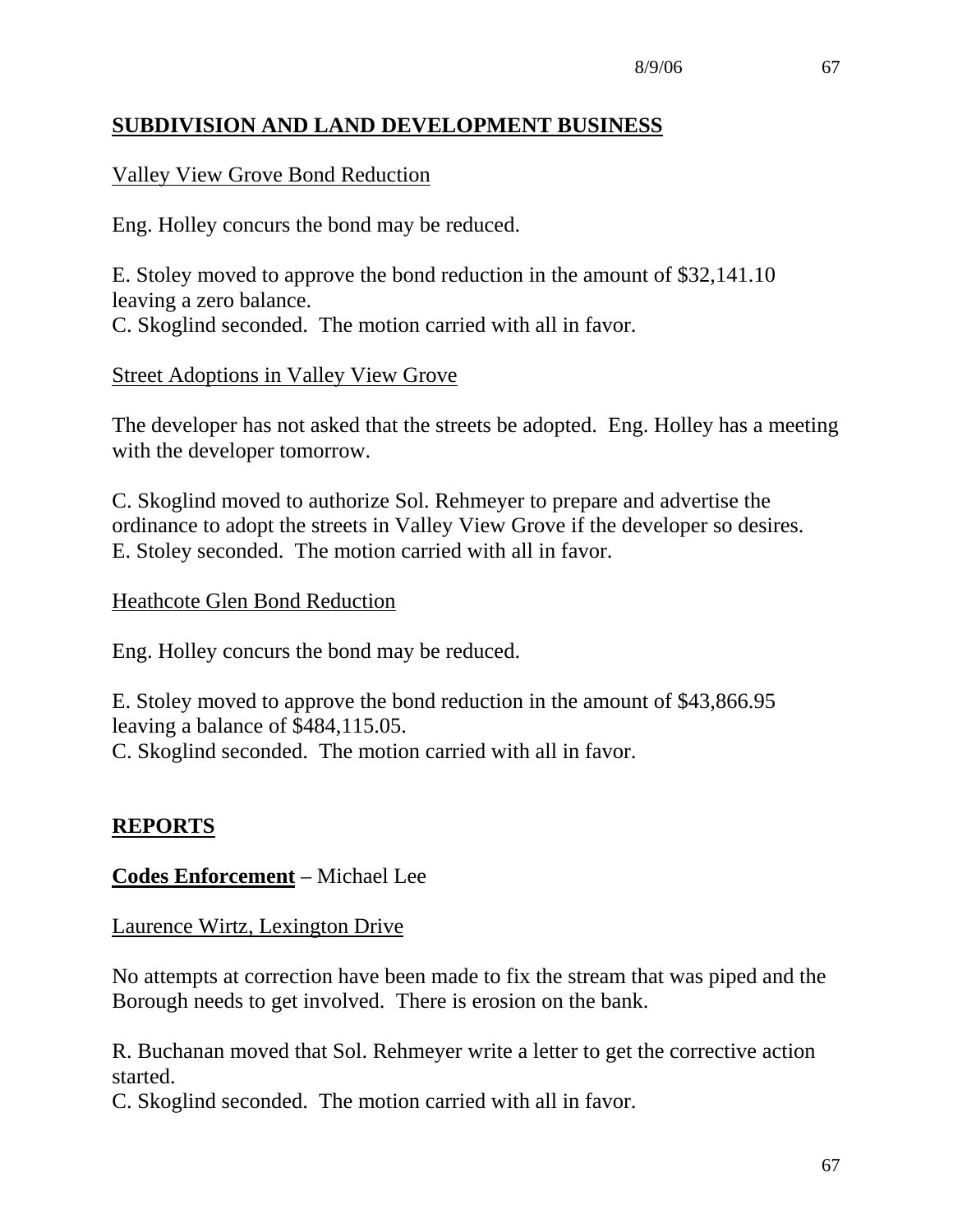## 26 Plank Road

Another letter of complaint was received from the adjoining property owner. There are high weeds and there are two vehicles in a state of disrepair. Mike asked for advice.

C. Skoglind moved that Codes Enforcement send a ten day correction letter. M. Ridgely seconded. The motion carried with all in favor.

## Cresswell 46 North Main Street

Mike stated Council should have his report by the end of next week. Mr. Cresswell will receive a copy.

## **Water & Sewer** – Richard R. Buchanan

### Bulk Water Sales

Several builders and landscapers purchase bulk water from the Borough. The fees haven't been updated since 1994. The current fill fee is \$25.00 and water is sold at \$8.00 per thousand. Brian was asked to check with other municipalities and the York Water Company to find out their rates. Council felt that water should be sold for projects in the Borough only. This matter was referred to the water and sewer committee.

- R. Buchanan moved to increase the fill fee to \$40.00
- C. Shoglind seconded. No vote taken.

M. Ridgely moved that it be sold for use inside the Borough only.

R. Buchanan moved to increase the fill fee to \$60.00.

C. Skoglind seconded. The motion carried with E. Stoley opposed as he felt the fee should be higher. The form states the use must benefit a Borough resident.

60 Lisburn Avenue Oil Tank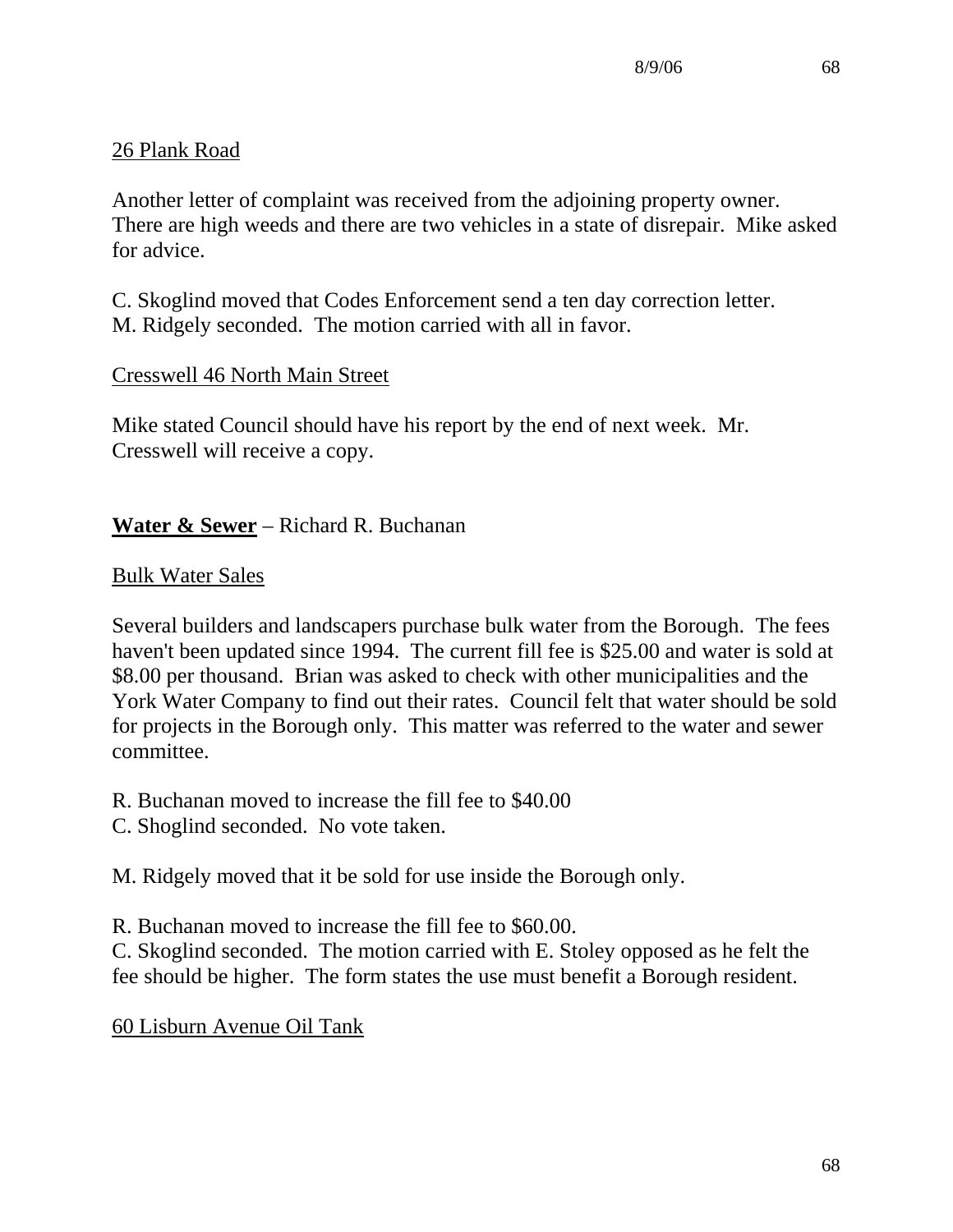A quote in the amount of \$1,000.00 was received from Aero Oil to remove the oil tank at 60 Lisburn Avenue. The tank is 150 feet away from the Thompson well in Zone 1 of the Wellhead Protection area.

R. Buchanan moved to authorize Sol. Rehmeyer to prepare an agreement with the property owner for the existing tank to be emptied with a new tank being installed inside the home. B. Sweitzer was authorized to fill the existing tank with concrete slurry.

M. Ridgely seconded. The motion carried with all in favor.

## Strassburg Circle Sewer Line

Two problem areas were repaired and televised. The line is intact with no leaks but will eventually begin to leak due to stress on the joints and the amount of groundwater in the area.

The Committee and Eng. Holley need to formulate a replacement schedule.

## Caustic Problem

The piping at our well buildings is still clogging due to the caustic soda reaction even though corrosion inhibitors are added to prevent blockages. Eng. Holley's office is researching caustic caking in lines.

## Keeny Well

The Susquehanna River Basin Commission notified the Borough that the newlydrilled well can only be permitted for 19 gallons per minute according to their desktop model. The Susquehanna River Basin Commission was present during the initial site survey and did not mention a problem with recharge. We have spent approximately \$9,000.00 to date. The next phase will cost \$12,000.00 and will include testing the well over a 48 hour time period checking well yields and monitoring wetlands close to the property. Eng. Holley spoke with the hydrogeologist at the Susquehanna River Basin Commission who stated there is no way the well will be permitted for more than 19 gallons per minute because of the size of the drainage basin. If it was east of I-83, it would be permitted for more. It's fruitless to spend any more money on the project.

# **EXECUTIVE SESSION**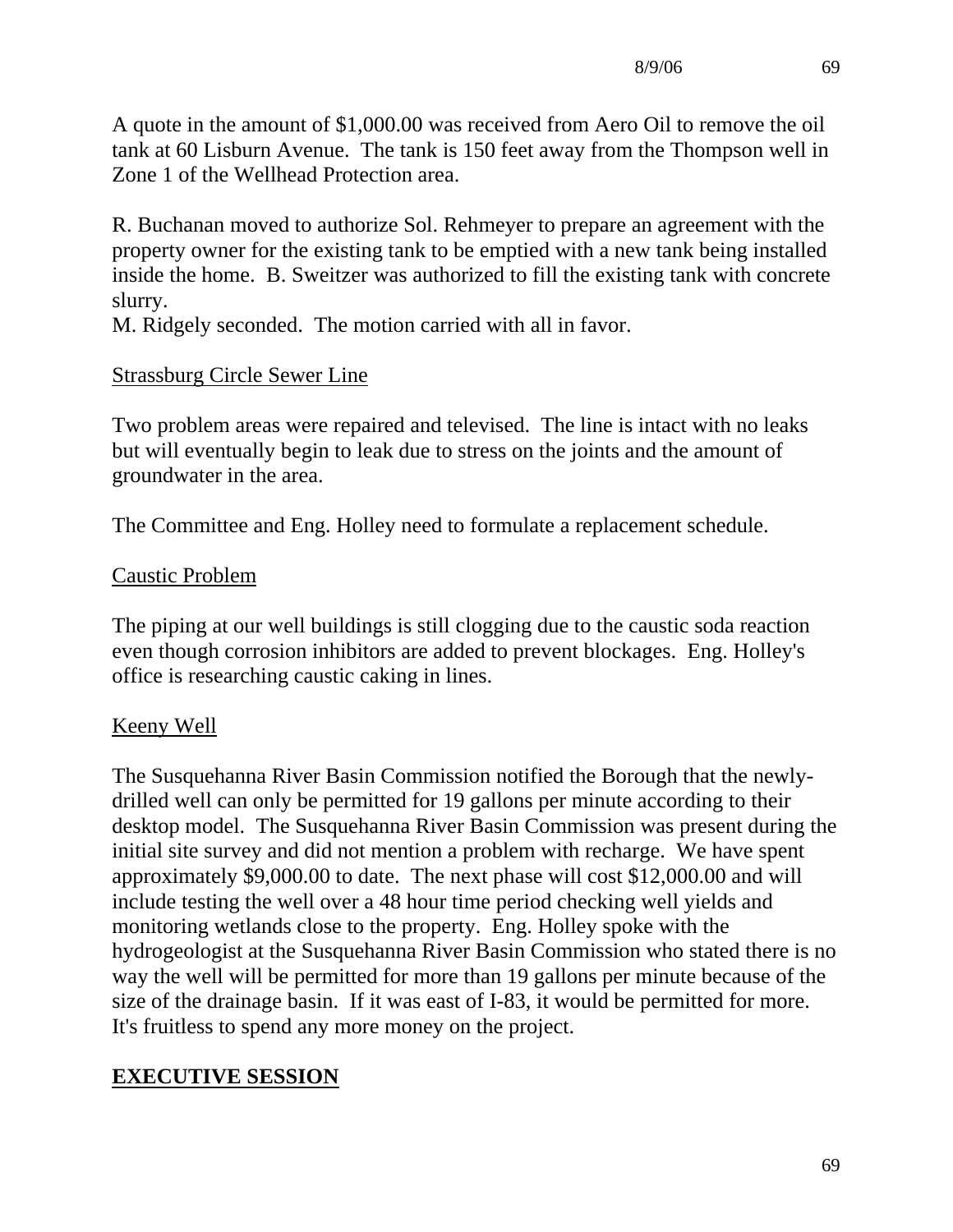An executive session to discuss pending litigation was called at 8:54 p.m. The meeting was reconvened at 9:12 p.m.

M. Ridgely left the meeting.

Water Tapping Fee Ordinance

R. Buchanan moved to adopt Ordinance 2006-7 increasing the water tapping fee to \$1,706.05

E. Stoley seconded. Roll call vote:

| Buchanan | yes, in favor                                        |
|----------|------------------------------------------------------|
| Caum     | yes, in favor                                        |
| Metz     | yes, in favor                                        |
| Skoglind | yes, in favor                                        |
| Stoley`  | yes, in favor                                        |
|          | M. Ridgely entered the meeting and heard the motion. |
| Ridgely  | yes, in favor                                        |
| Schnabel | yes, in favor                                        |

Wellhead Protection – Smith Bros. Tank Replacement

Smith Bros. is replacing the fuel tanks and some minor contamination was found which is not a ground water issue.

## **Public Roads & Lighting** – Christopher M. Skoglind

Tree Removal Policy Brian came up with the following policy:

"The Public Works Department will remove fallen trees from all State and Borough roadways that impede traffic flow. The trees and/or limbs will be cut into manageable lengths and placed onto the tree owner's property. The Department is not responsible for disposal of the limbs." An item will be placed in the next newsletter.

New Manual Uniform Traffic Control Devices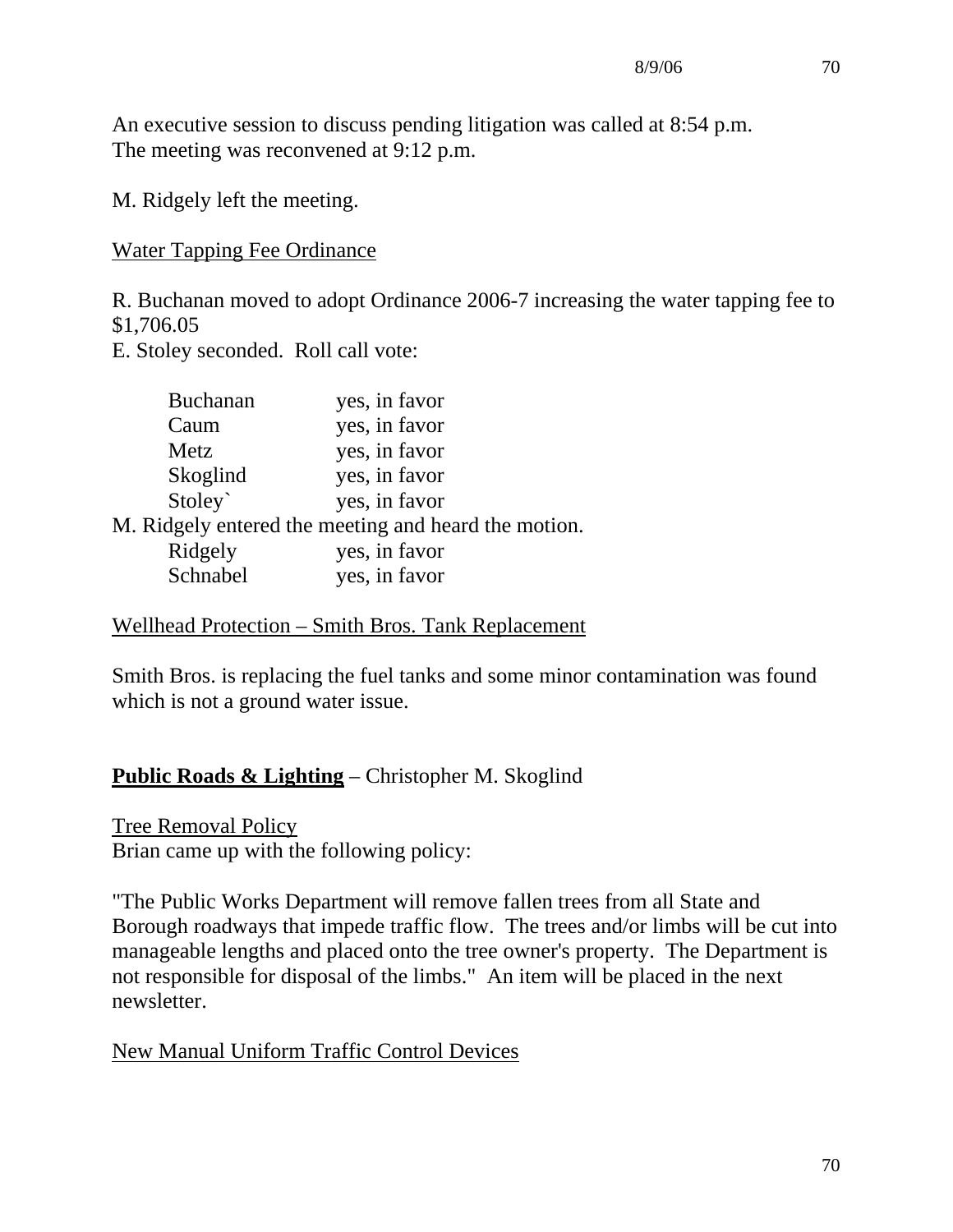The MUTCD is Federal law and could be a State law by January 1, 2007. The law could make all municipalities replace street and traffic control signs with Hiintensity. About half of our street signs are not the new Type 3 signs.

### Snow Plow Bids

Two bids were received:

| <b>Aquatic Resources Restoration</b> | \$95.00/hour  |
|--------------------------------------|---------------|
| J.A. Hoy Construction                | \$225.00/hour |

The bids will be reviewed and an award made at the next meeting.

#### **Public Lands & Buildings and Finance** – Michael W. Ridgely

#### Sweeney Park Paving

The amount of \$14,000.00 was budgeted but drainage problems have been discovered and could be corrected. Eng. Holley's office estimated \$32,899.00 and Brian would ask for \$8,000.00 more for stone and storm water extras. The total project would be \$40,000.00.

M. Ridgely moved that bids be placed for the paving of the parking lot with the Public Works Department doing the storm water, base prep work and line painting. C. Skoglind seconded. The motion carried with all in favor. Payable from Recreation Fees.

### 2005 Audit

The Committee met with the auditor earlier this evening. One notation is there are a few outstanding checks in the payroll account. If anyone on Council is holding a check, it should be taken to the office for re-issuing.

### **ENGINEER'S REPORT**

## **SOLICITOR'S REPORT**

### Amendment to Zoning Ordinance – Signs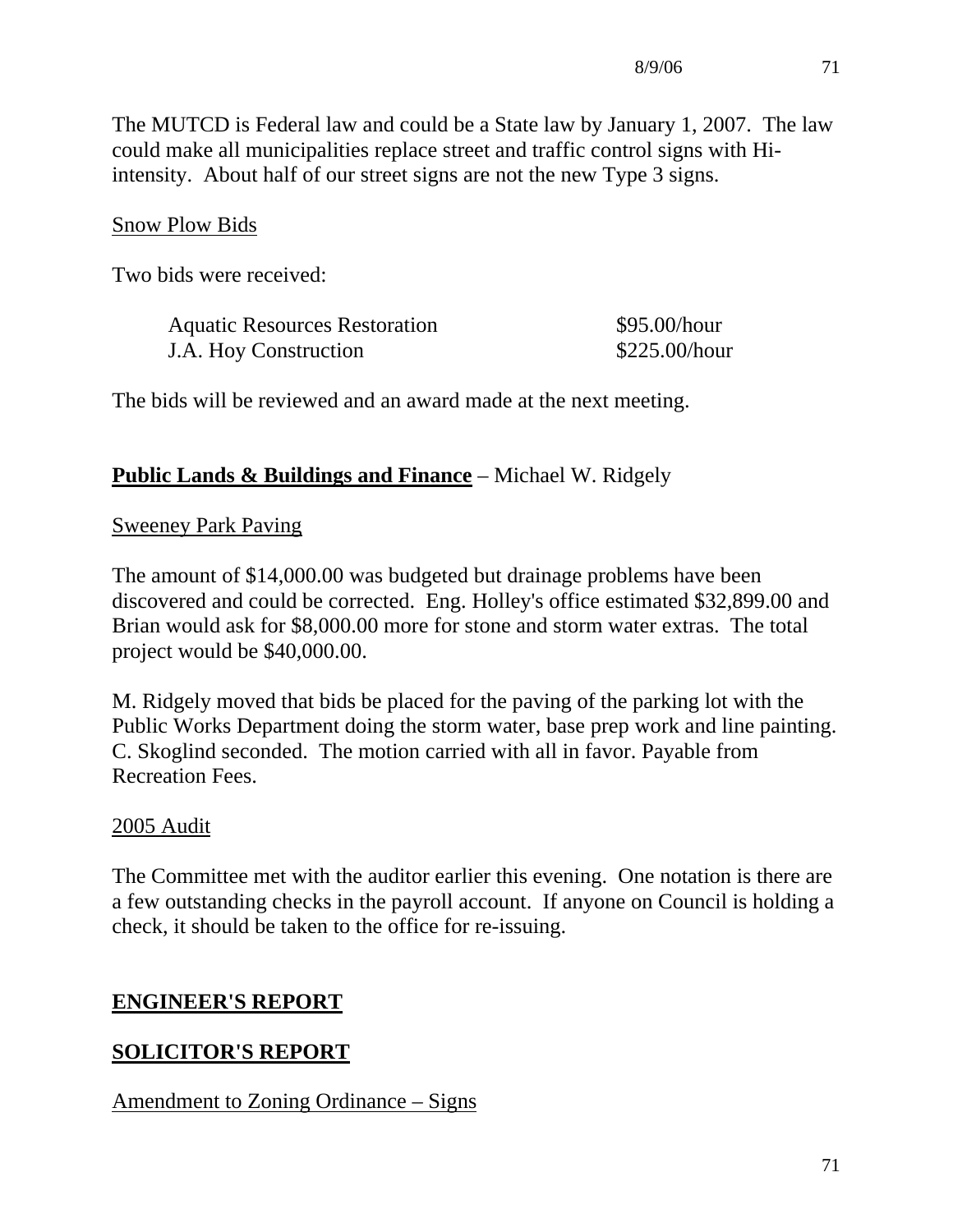Sol. Rehmeyer submitted two versions with the difference being Section 6 and temporary signs. The one version prohibits temporary signs for anyone who increases the size of their permanent sign. Both versions were submitted to the York County Planning Commission and the Borough's Planning Commission.

### Pinnacle Towers

The revised Bill of Sale and Termination of Ground Lease for the tower on Woodland Drive was executed.

#### Pflumm Contractors

Sol. Rehmeyer was directed to respond that the Borough is maintaining its position on the bid rejection.

## **Public Safety, Welfare and Personnel** – Michael R. Caum

#### Personnel Meetings

Personnel meetings will be held on Wednesday, September 27 starting at 6:30 p.m.

#### Line Gun Kit

The fire company is requesting the Borough order a line gun kit on their behalf with reimbursement.

#### Fire Lane

The fire department asked if fire lanes could be placed at the two shopping centers in town. Market Square is not willing to spend more money for signs when their no parking signs are being stolen.

The Borough may pass an ordinance to require the fire lanes.

### **Secretary's Report** – Cindy L. Bosley

Tree Complaint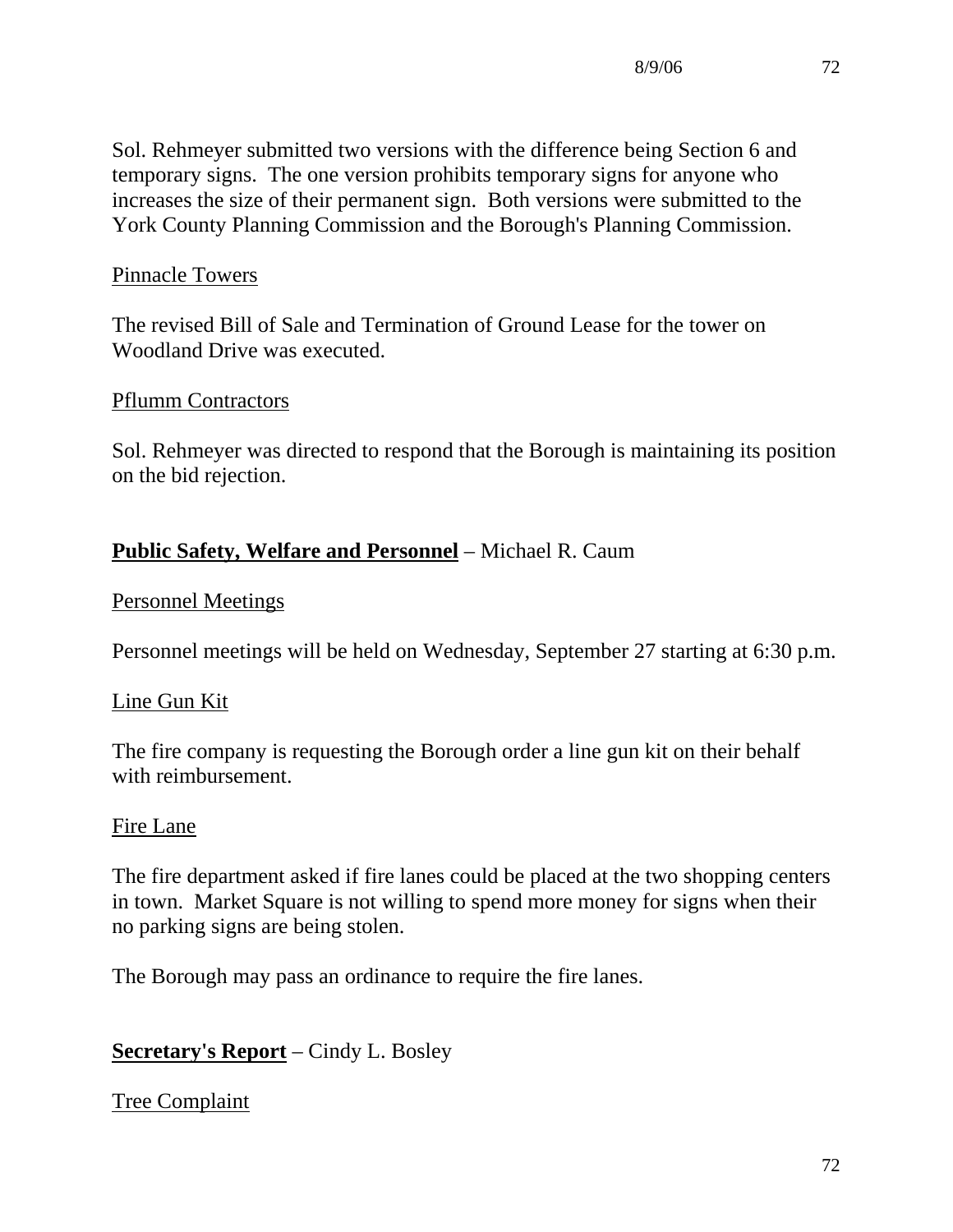A complaint was received about a possible unsafe tree at a vacant dwelling.

The Secretary was directed to send a letter to the property owner asking that they have the tree checked.

## **York Adams Tax Bureau** – Thomas D. Metz

T. Metz reported that he and P. Schnabel met with Director Lois Kashner recently to gather information on how the Borough can ensure that residents who should be on the earned income tax lists are included. The Bureau can cross-reference tax payers with the State or Federal tax records. The ordinance requiring landlords to register their tenants needs to be reviewed.

### **Subdivison, Land Development and Zoning** – Eric W. Stoley

#### Deer Creek Buffer Zone

A letter was received from Kimco Realty stating they will agree to abandon the buffer zone but they will not pay for relocation. They are also denying maintenance of the bank area.

A letter will be sent reminding Kimco Realty they still need to maintain the buffer area. We also need to clarify ownership of the bank.

#### Wholesale Beer Distributorship

The Borough received notification of a license transfer to allow a wholesale beer distributorship at Market Square, which is allowed in a commercial zone.

### **Regional Planning Commission – Eric W. Stoley**

New Freedom Borough has withdrawn from the regional planning commission. A letter will be sent to Shrewsbury Township asking about the viability of continuing since two municipalities don't have representatives and one has withdrawn.

**Southern Regional Police** – Richard R. Buchanan